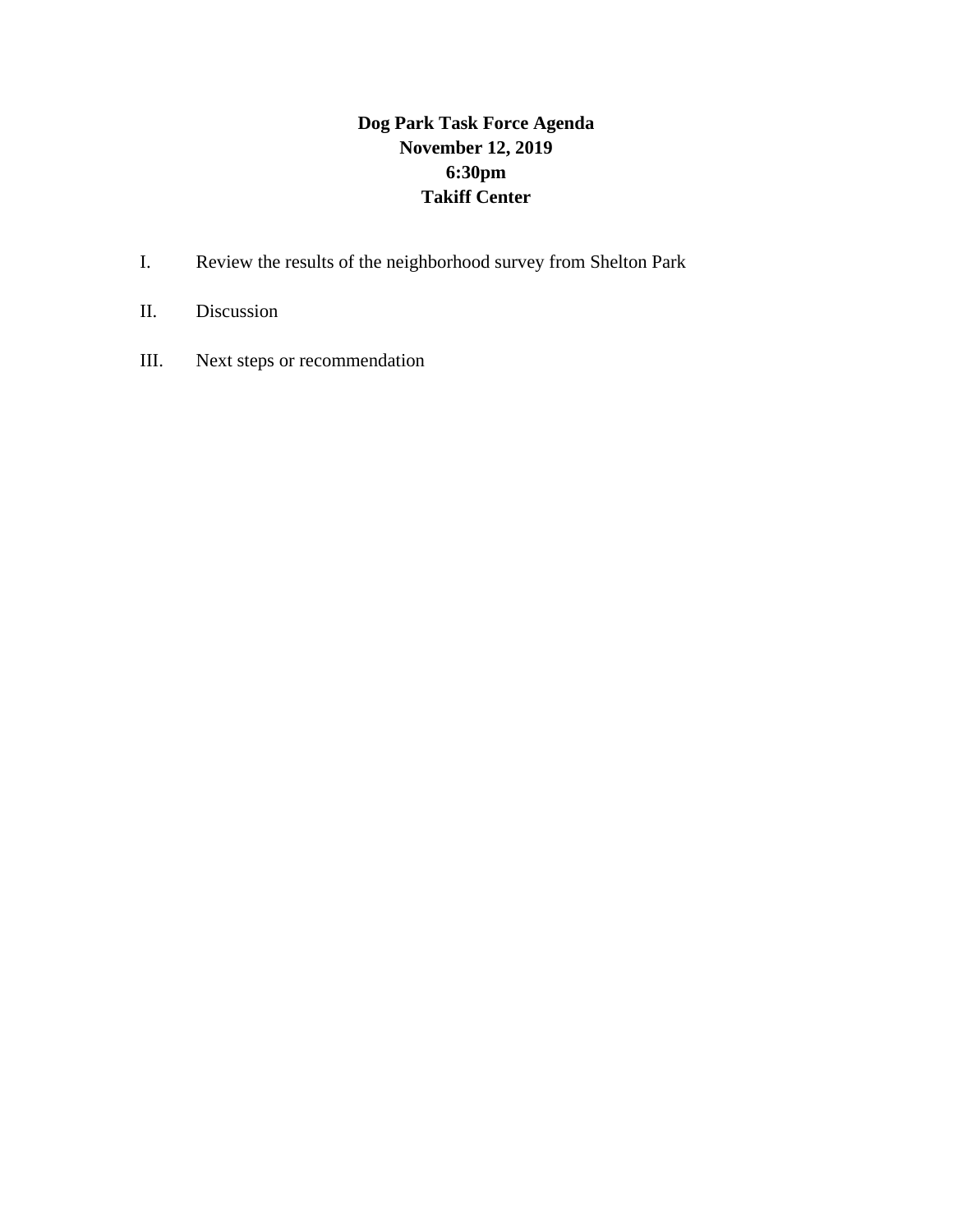### **DRAFT**

### MINUTES OF OCTOBER 2, 2019 DOG PARK TASK FORCE MEETING GLENCOE PARK DISTRICT 999 GREEN BAY ROAD, GLENCOE, ILLINOIS 60022

The meeting was called to order at 6:40pm and roll was called.

#### Commissioners and Staff present:

President Lisa Brooks, Vice President Stefanie Boron, Executive Director/Secretary Lisa Sheppard

#### Task Force Members present:

Michael Bier, Rene Firmin, Laurie Gross, Erich Haupt, Anne Nathan

Discussion on Article on Chevy Chase Dog Park Closure in Maryland: The task force talked about the article. Comments included…

- Chevy Chase issues about surrounding houses and parking could be similar to parking at Shelton on Harbor
- A draw for dogs, so there will be more issues with dogs going to the bathroom on route
- Possible solution to label a half-block or so "no parking"
- The Village will look into parking on snow storage land during non-snow seasons, would not be available for about 5 months a year
- Noise was main complaint in the Chevy Chase articles, even with shortened hours the homeowners were bothered by noise. A berm, shrubs were suggested although a berm will take up most of the park. A berm in a suburban town next to a baseball park does not reduce the noise. Berms are more for visual, not for reduction in decibels.
- The low area at Shelton will need drainage or to be built up, possibly a good area for a berm
- People should lose their privileges if parking or the dog park is misused.
- Another park district revoked membership to a dog for biting another dog, the dog owner sued the park district for discrimination against their dog; the park district did not want to spend tax dollars on a lawsuit, so they gave the membership back.
- Limit hours during early and late hours; it was noted that Chevy Chase tried that, many work from home or have babies napping during the day

General Discussion: Comments included…

- Just because Shelton is the best of the bunch does not mean it should be advanced; there can still be obstacles that cannot be overcome.
- The task force should go door to door to touch base with those who do not respond to the survey. We want to hear their voice.
- The task force decided to reach out to Shelton neighbors first and do their due diligence and try to find a solution for a dog park that is needed.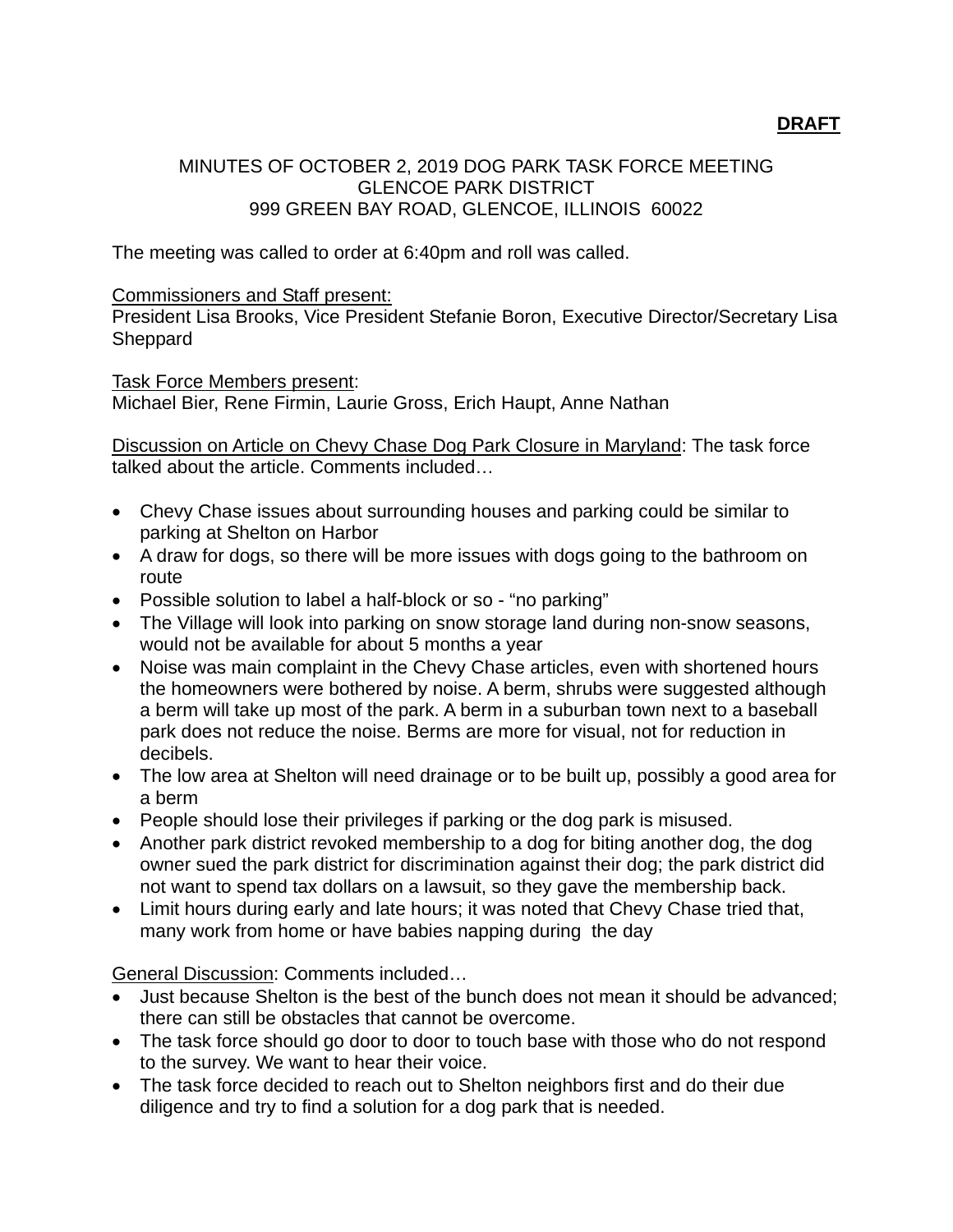- Owners knew about Watts Ice Rinks prior to buying whereas this would be a new amenity.
- Dog park size of .9 or .45 was discussed; .9 was advanced even with the more expensive price tag
- Water issues from turf was discussed, possibly a turf entrance only to reduce mud
- Making the tough decision that will affect neighbors

**Survey Discussion:** 

- The survey will allow for multi-person households.
- Homes to be surveyed were determined based on home location and parking impact.

Next meeting: The task force will discuss the survey results. Comments were read from a member not able to attend the meeting.

Adjourn: The meeting adjourned at 8:04pm.

Respectfully submitted,

Lisa M. Sheppard **Secretary** 

l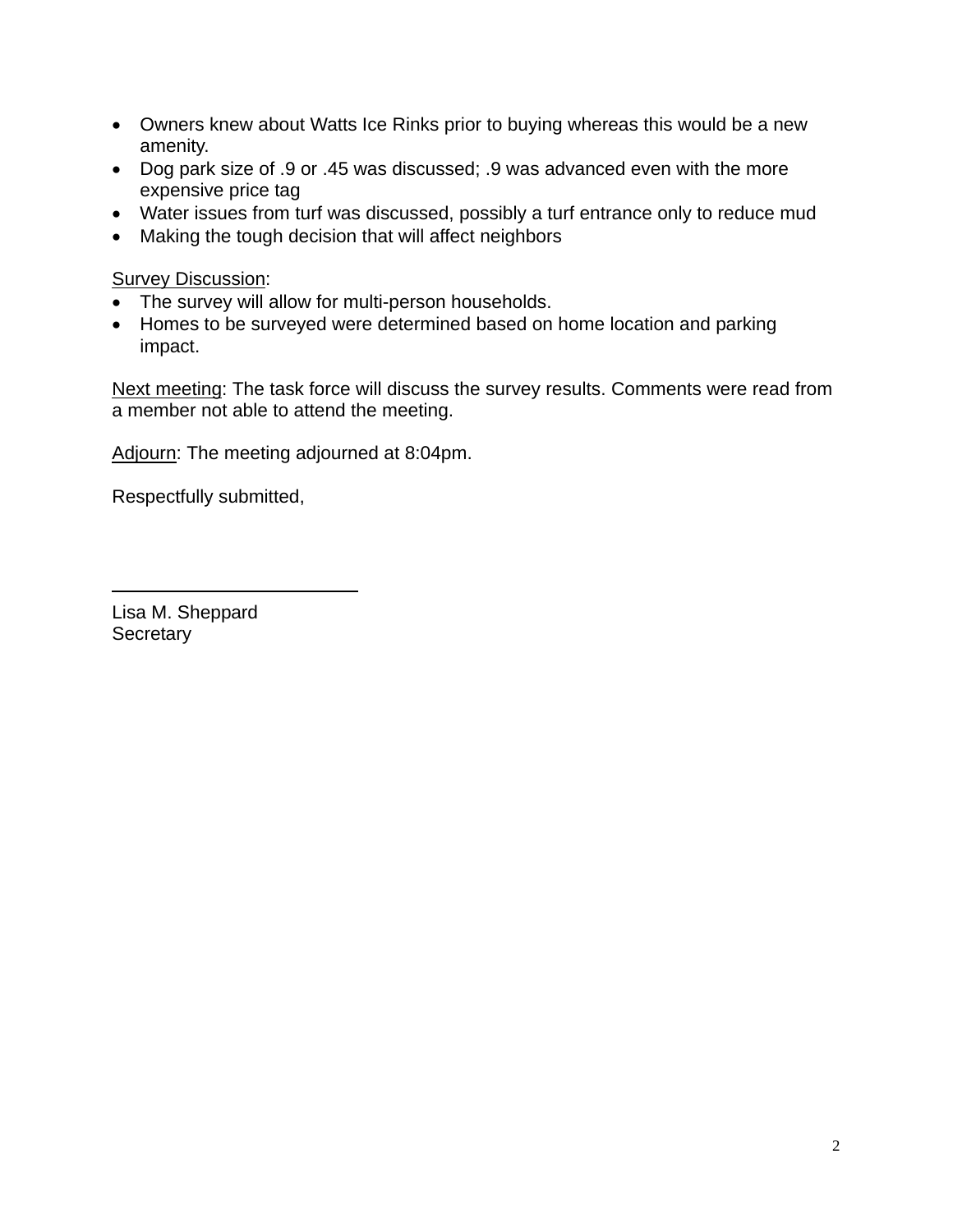# MEMORANDUM

TO: FROM: SUBJECT: DATE: SUBJECT: Dog Park Survey to Shelton Park<br>DATE: November 6, 2019<br>This is our final Dog Park Task Force meeting before we share our results at a community Dog Park k Task Force Lisa Sheppard, Executive Director Dog Park Survey to Shelton Park Novemb er 6, 2019

meeting. Although some of you are unable to attend, it is critical that we get everyone's input, so please read through the attached survey results and answer these questions. If you are unable to attend the meeting, email your answers and they will be shared during our discussion.

- 1. Please share your thoughts on the survey results and tell us if they influence your recommendation of this site for a dog park. Let us know why or why not.
- 2. What do you think would be the best next steps?
	- a. Do we proceed with this recommendation?
	- b. Should we revisit all the considered sites and continue the process?
	- c. Should we propose a different solution, such as forming a resident group to approach the f forest prese rve?

Please email your comments to **lsheppard@glencoeparkdistrict.com** 

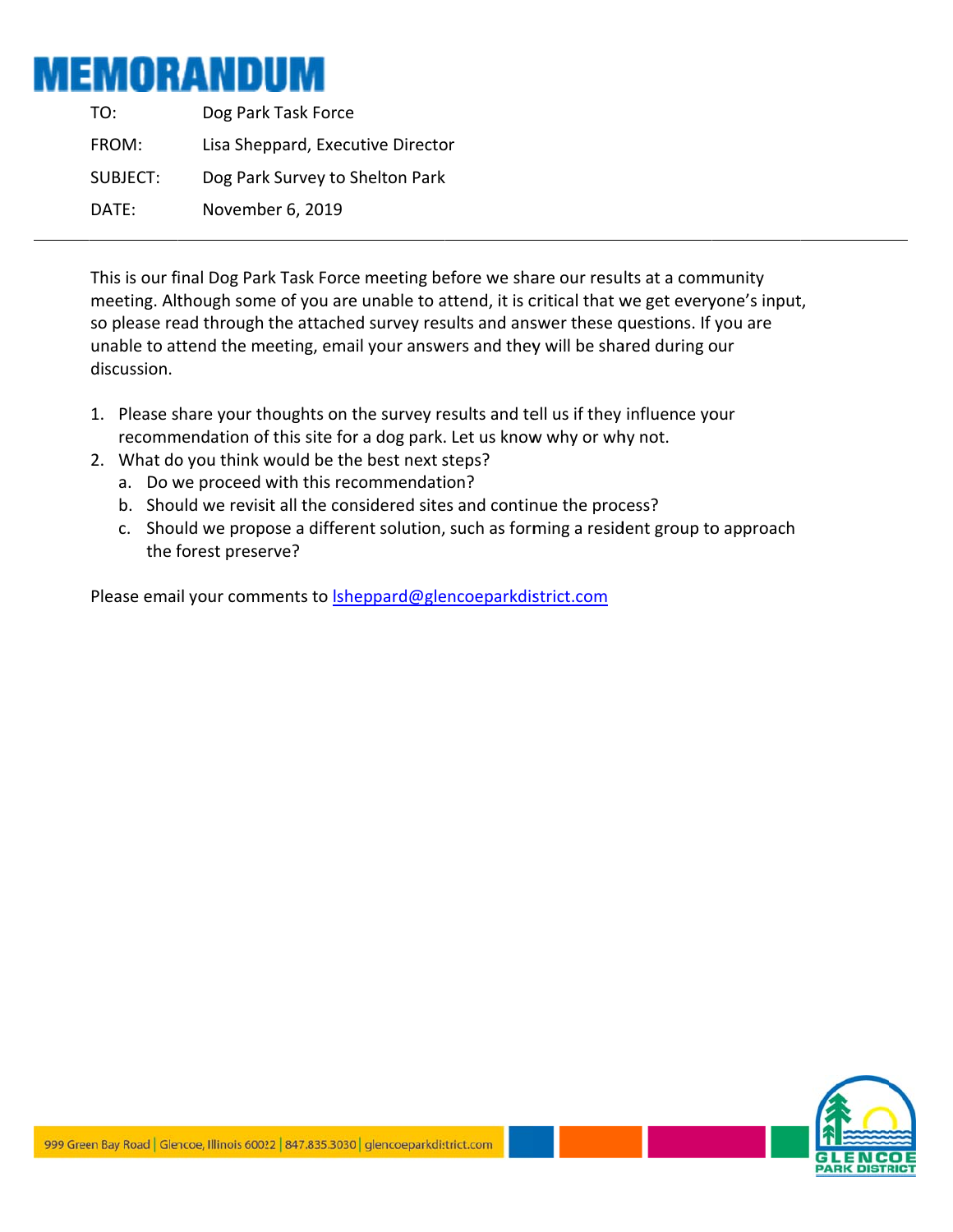Dog Park Survey

# Q2 Are you a neighbor of Shelton Park?



| <b>ANSWER CHOICES</b> | <b>RESPONSES</b> |  |
|-----------------------|------------------|--|
| Yes                   | 46<br>86.79%     |  |
| <b>No</b>             | 13.21%           |  |
| Total Respondents: 53 |                  |  |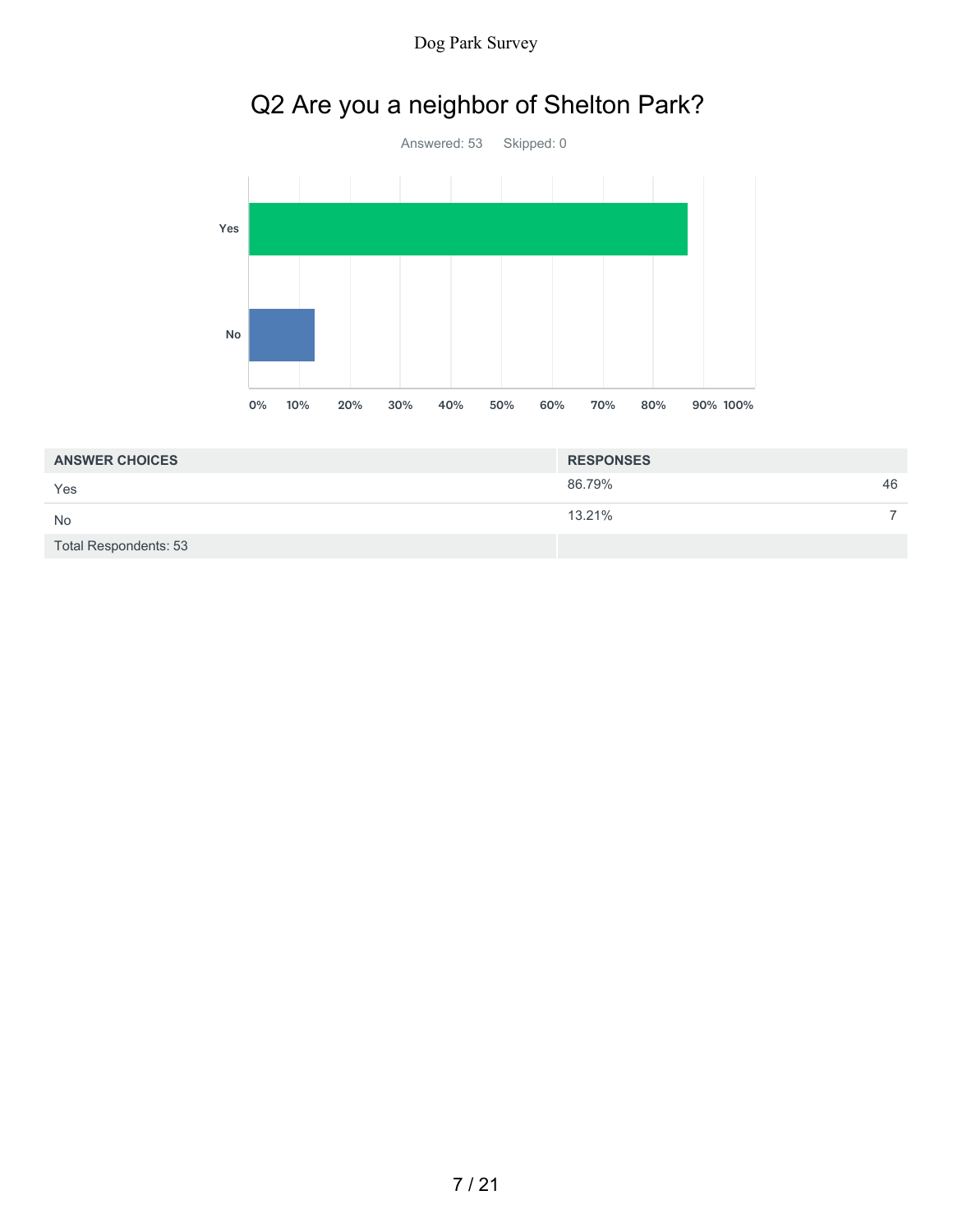

# Q3 Have you ever been to a dog park before?



| <b>ANSWER CHOICES</b>        | <b>RESPONSES</b> |    |
|------------------------------|------------------|----|
| Yes                          | 94.34%           | 50 |
| <b>No</b>                    | 5.66%            | ≏  |
| <b>Total Respondents: 53</b> |                  |    |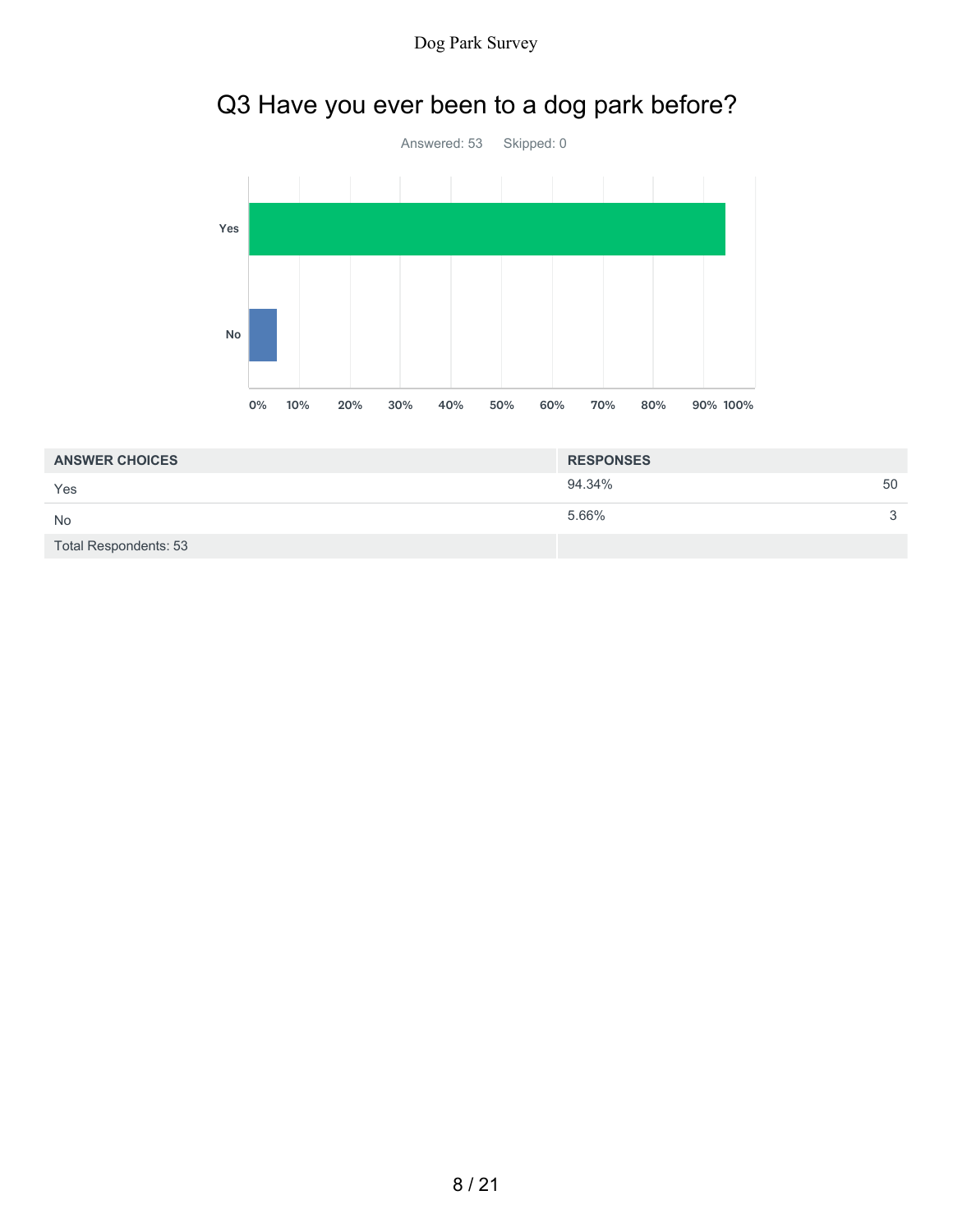# Q4 Do you think Glencoe could benefit from an area where dogs could safely play off-leash?



| Yes                   | 45.10% | 23 |
|-----------------------|--------|----|
| No                    | 39.22% | 20 |
| No opinion            | 17.65% | 9  |
| Total Respondents: 51 |        |    |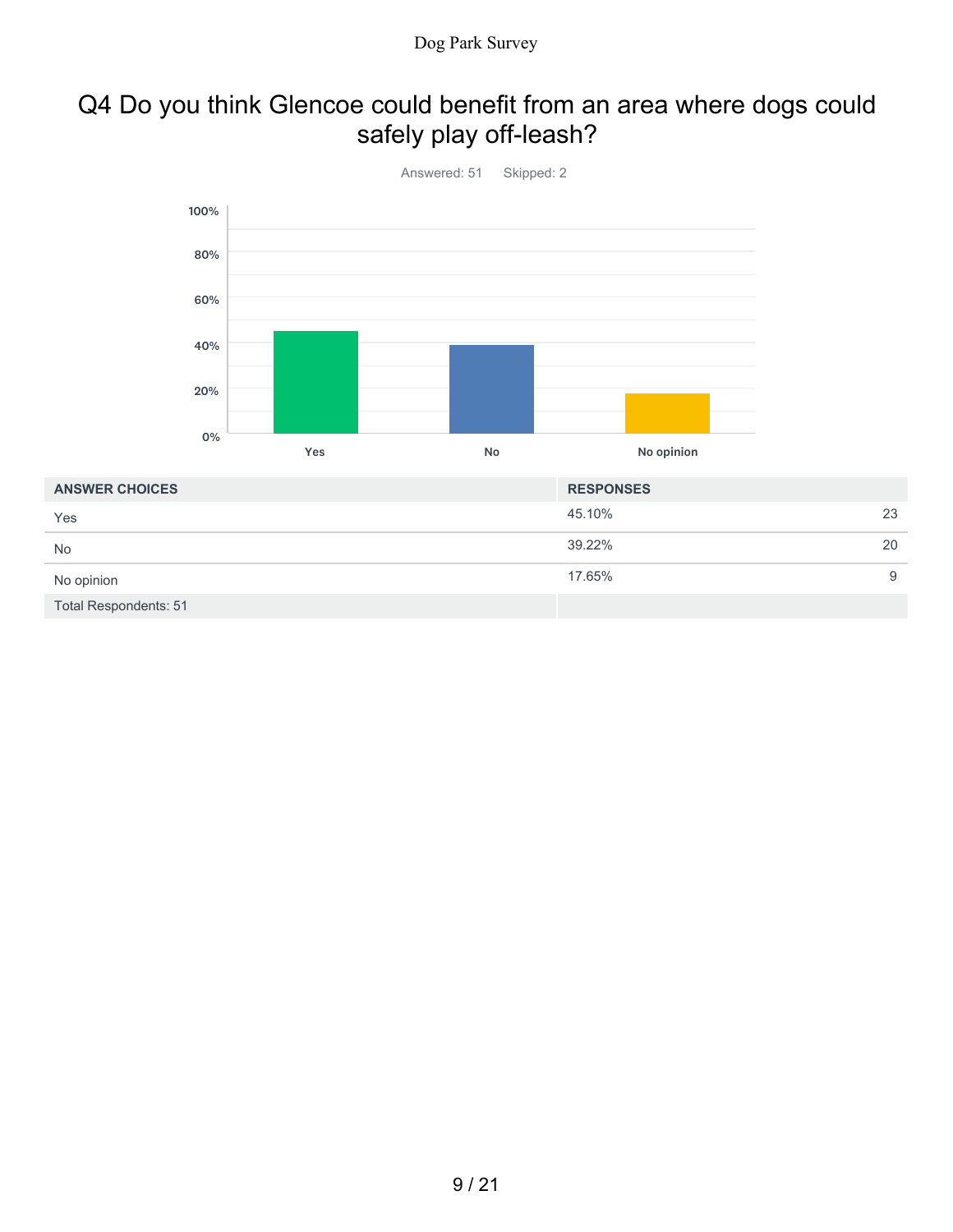# Q5 What benefits could a dog park bring to Glencoe? (Rate the strength of your opinion:  $1 - no$  benefit,  $5 - high$  benefit and  $3$ neutral/ambivalent)



Answered: 50 Skipped: 3

1 -No benefit 2 3 - neutral/ambivalent 4 5 - high benefit

|                                     | $1 - NO$<br><b>BENEFIT</b> | $\overline{2}$ | $3 -$<br>NEUTRAL/AMBIVALENT | 4      | 5 - HIGH<br><b>BENEFIT</b> | <b>TOTAL</b> | <b>WEIGHTED</b><br><b>AVERAGE</b> |
|-------------------------------------|----------------------------|----------------|-----------------------------|--------|----------------------------|--------------|-----------------------------------|
| Socialization for dogs              | 28.57%                     | 12.24%         | 26.53%                      | 14.29% | 18.37%                     |              |                                   |
|                                     | 14                         | 6              | 13                          |        | 9                          | 49           | 2.82                              |
| Exercise and enrichment for dogs    | 28.57%                     | 10.20%         | 20.41%                      | 16.33% | 24.49%                     |              |                                   |
|                                     | 14                         | 5              | 10                          | 8      | 12                         | 49           | 2.98                              |
| Socialization for humans            | 36.73%                     | 4.08%          | 32.65%                      | 10.20% | 16.33%                     |              |                                   |
|                                     | 18                         | 2              | 16                          | 5      | 8                          | 49           | 2.65                              |
| Builds a sense of community         | 40.82%                     | 4.08%          | 26.53%                      | 10.20% | 18.37%                     |              |                                   |
|                                     | 20                         | 2              | 13                          | 5      | 9                          | 49           | 2.61                              |
| Gives dogs a safe space to exercise | 27.08%                     | 10.42%         | 25.00%                      | 8.33%  | 29.17%                     |              |                                   |
| and roam freely                     | 13                         | 5              | 12                          | 4      | 14                         | 48           | 3.02                              |
| Improves desirability of Glencoe to | 54.00%                     | $6.00\%$       | 24.00%                      | 4.00%  | 12.00%                     |              |                                   |
| potential buyers (newcomers)        | 27                         | 3              | 12                          | 2      | 6                          | 50           | 2.14                              |

| # | <b>OTHER (PLEASE SPECIFY)</b>                                                                                                                                                                                  | <b>DATE</b>       |
|---|----------------------------------------------------------------------------------------------------------------------------------------------------------------------------------------------------------------|-------------------|
|   | I do not want a dog park in Shelton Park!! I have a dog - she loves to play with her peers buth not<br>in the proposed park by my House!! All of these are important, But not in the Shelton Park<br>Location! | 11/4/2019 3:53 PM |
|   |                                                                                                                                                                                                                |                   |

2 These are all benefits to the dog and its owner noth the town of Glencoe or residents without dogs. 11/4/2019 3:19 PM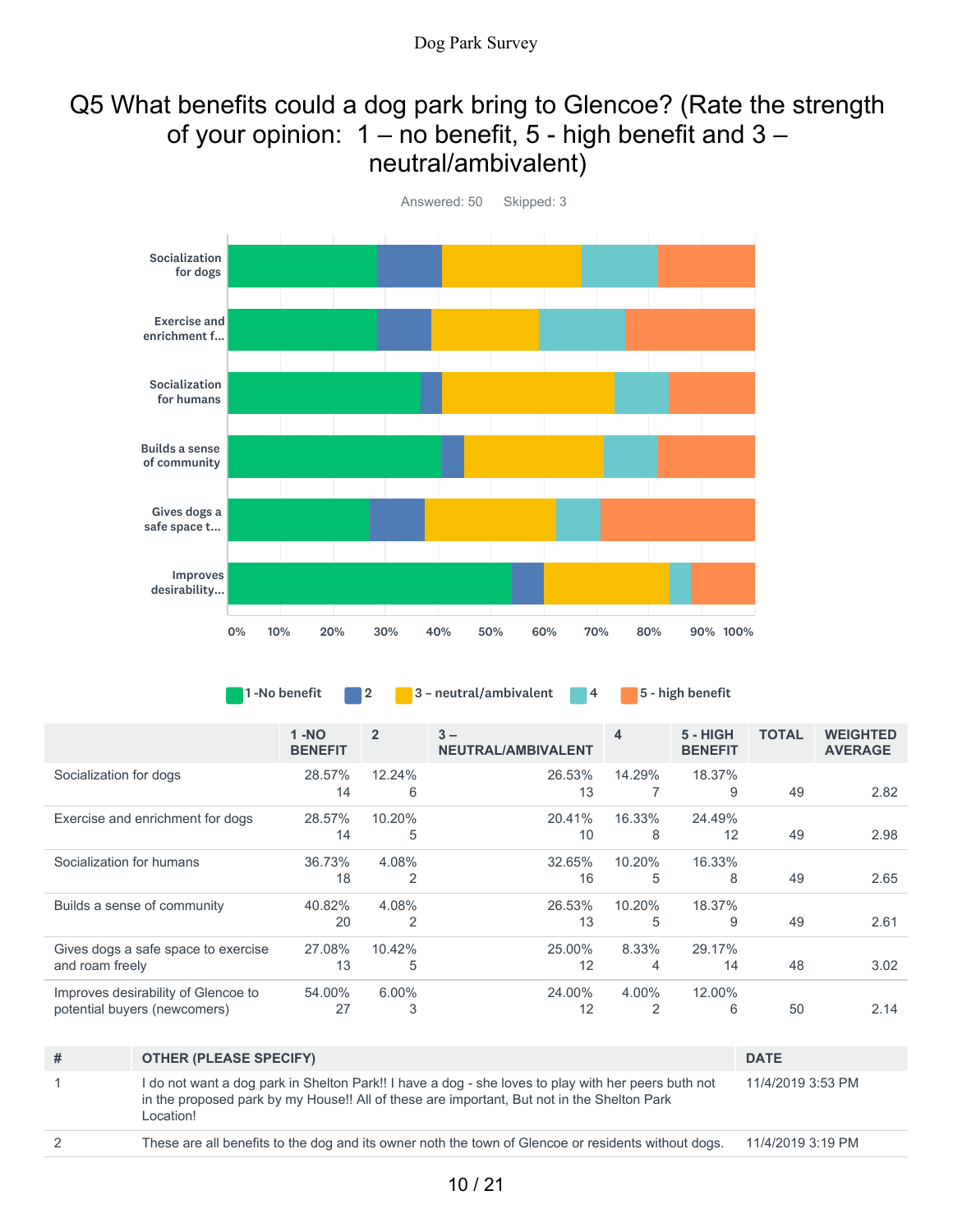| 3 | We are strongly against this!                                                                                                                                                                                                                                                                                                                                                                                                                             | 11/4/2019 3:16 PM   |
|---|-----------------------------------------------------------------------------------------------------------------------------------------------------------------------------------------------------------------------------------------------------------------------------------------------------------------------------------------------------------------------------------------------------------------------------------------------------------|---------------------|
|   | Dogs socialize on the Green Bay Trail, at the parks &downtown which in itself brings the sense of<br>community. Dogs/owners have the beach 7 months out of the year to socialize. Dogs off leash are<br>never quaranteed safe!                                                                                                                                                                                                                            | 11/4/2019 3:13 PM   |
| 5 | Not in Shelton Park!!!!                                                                                                                                                                                                                                                                                                                                                                                                                                   | 11/3/2019 9:41 AM   |
| 6 | We have several dog parks nearby, already. this is a park for children to play with a beautiful<br>garden for children to learn and grow.                                                                                                                                                                                                                                                                                                                 | 10/25/2019 6:35 PM  |
|   | Dogs should be able to run around in any park. A dog park in a crowded city like Chicago makes<br>sense, but not a town like Glencoe. This sounds like a trendy idea that isn't necessary and adds<br>infrastructure to one of the few beautiful, green spaces left in Glencoe. I would rather see<br>wildflowers/tall native grasses and even more trees in this area instead. And let dogs roam there<br>as well as people, rabbits, squirrels, etc. :) | 10/24/2019 10:37 PM |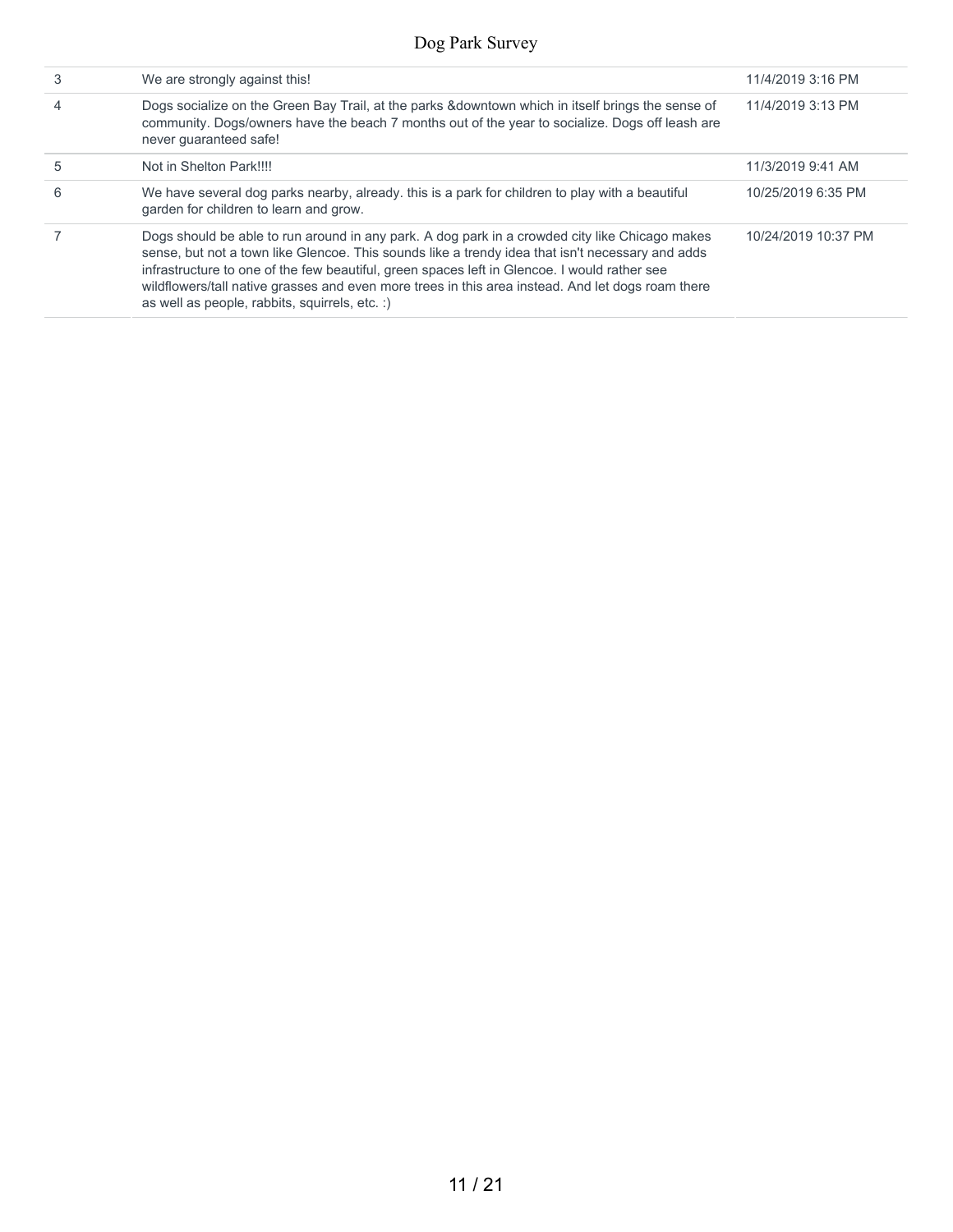Q6 What concerns do you have for a dog park in the location shown on the rendering at the beginning of this survey? (Rate the strength of your opinion: 1 – no concern, 5 - high concern and 3 – neutral/ambivalent)



Answered: 49 Skipped: 4

|                                | $1 - NO$<br><b>CONCERN</b> | $\overline{2}$ | $3 -$<br>NEUTRAL/AMBIVALENT | $\overline{\mathbf{4}}$ | $5 - HIGH$<br><b>CONCERN</b> | <b>TOTAL</b> | <b>WEIGHTED</b><br><b>AVERAGE</b> |
|--------------------------------|----------------------------|----------------|-----------------------------|-------------------------|------------------------------|--------------|-----------------------------------|
| Dog conflicts                  | 12.50%                     | $2.08\%$       | 18.75%                      | 16.67%                  | 50.00%                       |              |                                   |
|                                | 6                          |                | 9                           | 8                       | 24                           | 48           | 3.90                              |
| Parking and congestion         | 6.25%                      | $0.00\%$       | 6.25%                       | 10.42%                  | 77.08%                       |              |                                   |
|                                | 3                          | 0              | 3                           | 5                       | 37                           | 48           | 4.52                              |
| Odor                           | 8.51%                      | 4.26%          | 17.02%                      | 8.51%                   | 61.70%                       |              |                                   |
|                                | 4                          | 2              | 8                           | 4                       | 29                           | 47           | 4.11                              |
| Location (proximity to houses) | 4.17%                      | $0.00\%$       | 8.33%                       | 16.67%                  | 70.83%                       |              |                                   |
|                                | 2                          | $\Omega$       | 4                           | 8                       | 34                           | 48           | 4.50                              |
| Change of landscape/view       | 6.25%                      | 4.17%          | 18.75%                      | 10.42%                  | 60.42%                       |              |                                   |
|                                | 3                          | 2              | 9                           | 5                       | 29                           | 48           | 4.15                              |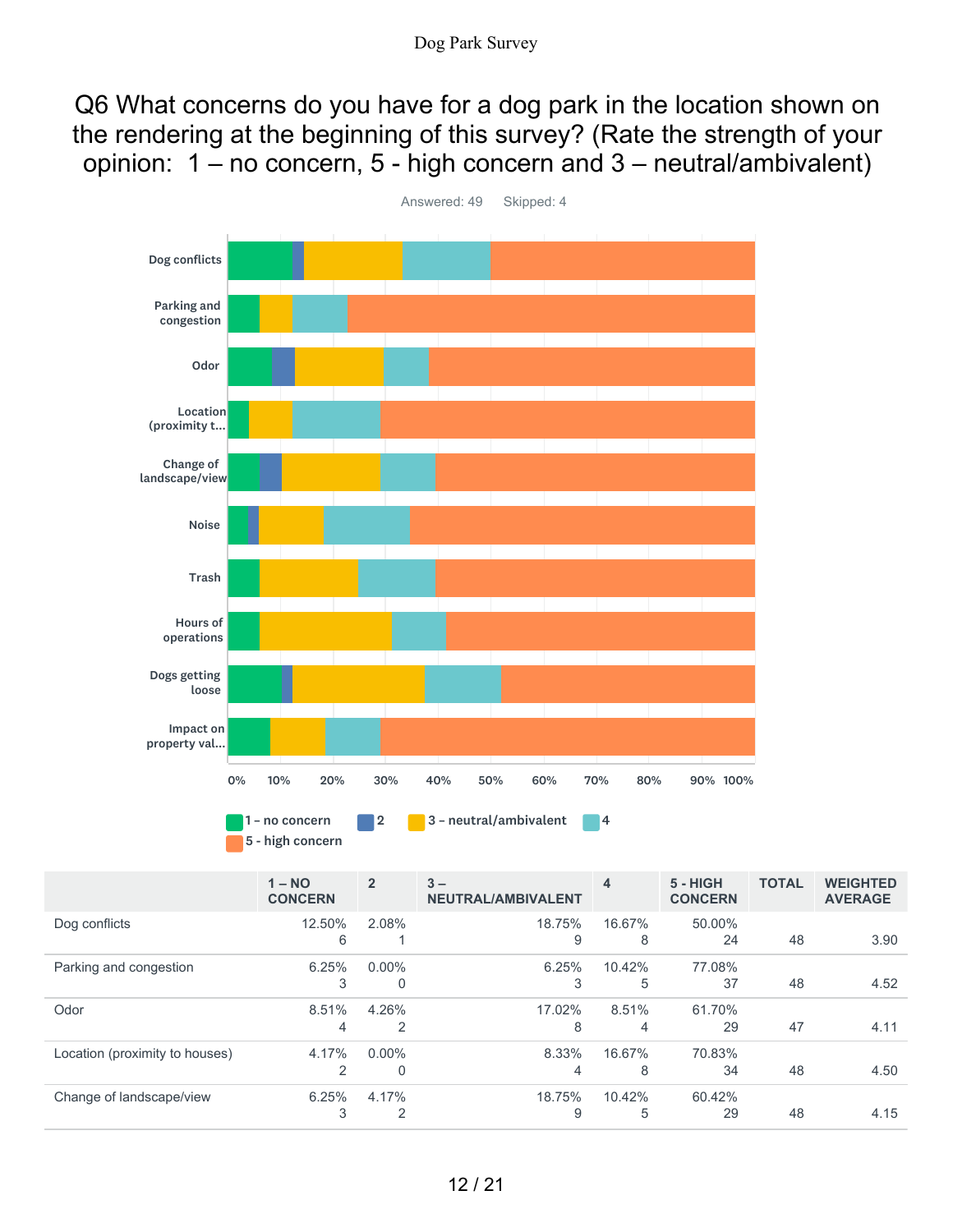| <b>Noise</b>                 | 4.08%  | 2.04%    | 12.24% | 16.33% | 65.31% |    |      |
|------------------------------|--------|----------|--------|--------|--------|----|------|
|                              | ◠      |          | 6      | 8      | 32     | 49 | 4.37 |
| Trash                        | 6.25%  | $0.00\%$ | 18.75% | 14.58% | 60.42% |    |      |
|                              | 3      | 0        | 9      |        | 29     | 48 | 4.23 |
| Hours of operations          | 6.25%  | $0.00\%$ | 25.00% | 10.42% | 58.33% |    |      |
|                              | 3      | $\Omega$ | 12     | 5      | 28     | 48 | 4.15 |
| Dogs getting loose           | 10.42% | 2.08%    | 25.00% | 14.58% | 47.92% |    |      |
|                              | 5      |          | 12     |        | 23     | 48 | 3.88 |
| Impact on property value for | 8.33%  | $0.00\%$ | 10.42% | 10.42% | 70.83% |    |      |
| homes near dog park          | 4      | $\Omega$ | 5      | 5      | 34     | 48 | 4.35 |
|                              |        |          |        |        |        |    |      |

| #  | <b>OTHER (PLEASE SPECIFY)</b>                                                                                                                                                                                                                                                                                                                                                                                                                                                                                                                                                                                                                                                                                                            | <b>DATE</b>         |
|----|------------------------------------------------------------------------------------------------------------------------------------------------------------------------------------------------------------------------------------------------------------------------------------------------------------------------------------------------------------------------------------------------------------------------------------------------------------------------------------------------------------------------------------------------------------------------------------------------------------------------------------------------------------------------------------------------------------------------------------------|---------------------|
| 1  | Parking, especially on Harbor Street                                                                                                                                                                                                                                                                                                                                                                                                                                                                                                                                                                                                                                                                                                     | 11/5/2019 3:59 PM   |
| 2  | Down grading an existing park planned for area residents homeowners with children.                                                                                                                                                                                                                                                                                                                                                                                                                                                                                                                                                                                                                                                       | 11/4/2019 3:58 PM   |
| 3  | <b>Highly Concerned!</b>                                                                                                                                                                                                                                                                                                                                                                                                                                                                                                                                                                                                                                                                                                                 | 11/4/2019 3:53 PM   |
| 4  | Proximity to current users - tot lot, walking path;GB trail; houses changing the character of Shelton<br>Park; flood plain issues.                                                                                                                                                                                                                                                                                                                                                                                                                                                                                                                                                                                                       | 11/4/2019 3:48 PM   |
| 5  | Many activities are in the park already including stoplights, children going to school, cross traffic to<br>Sheridan to Green Bay and more!                                                                                                                                                                                                                                                                                                                                                                                                                                                                                                                                                                                              | 11/4/2019 3:40 PM   |
| 6  | Don't want to lose our path cutting through from north to south. Your map looks like it is entirely<br>eliminated - don't want to use the path by tracks.                                                                                                                                                                                                                                                                                                                                                                                                                                                                                                                                                                                | 11/4/2019 3:36 PM   |
| 7  | There is flooding in that area of the park. There are already cars parked on Harbor during school<br>pick-up hours and for special events at South School.                                                                                                                                                                                                                                                                                                                                                                                                                                                                                                                                                                               | 11/4/2019 3:32 PM   |
| 8  | None                                                                                                                                                                                                                                                                                                                                                                                                                                                                                                                                                                                                                                                                                                                                     | 11/4/2019 3:24 PM   |
| 9  | Changes the whole nature of this park from quiet neighberhood to crowded, noisy-not good for<br>little kids. Already has cyclists and pedestrians with kids - dogs would overload it- and I have a<br>dog.                                                                                                                                                                                                                                                                                                                                                                                                                                                                                                                               | 11/4/2019 3:22 PM   |
| 10 | Way too much happens around Shelton Park already. Train crossing, bike trail, walking trail, farm,<br>playground, snow removal storage, construction launching site. Shelton Park also frequently<br>floods. It makes no sense to add to all of this another element that will only bring more congestion.<br>There are other parks in Glencoe that are rarely used and have easier access to parking such as<br>the park across from the Glencoe train station parking and north of Union Church.                                                                                                                                                                                                                                       | 11/4/2019 3:16 PM   |
| 11 | Brings risk of theft to homes/ Outsiders!                                                                                                                                                                                                                                                                                                                                                                                                                                                                                                                                                                                                                                                                                                | 11/4/2019 3:16 PM   |
| 12 | That space is very low & holds a lot of water; worried it would end up being a big mud pit!!                                                                                                                                                                                                                                                                                                                                                                                                                                                                                                                                                                                                                                             | 11/4/2019 3:08 PM   |
| 13 | Could having a dog park affect the bike & run walk paths. This also is one of the most dangerous<br>intersects in Glencoe/train, car, walkers, bikers, and runners.                                                                                                                                                                                                                                                                                                                                                                                                                                                                                                                                                                      | 11/4/2019 3:02 PM   |
| 14 | This location is too clsoe to a playfround and homes!                                                                                                                                                                                                                                                                                                                                                                                                                                                                                                                                                                                                                                                                                    | 11/4/2019 2:46 PM   |
| 15 | This would significantly NEGATIVELY impact the homes and families that border the dog park.<br>there would be an increase in noise, congestion and odor. The proposed parking is inadequate.<br>The playground in th epark would be negatively impacted. This also proposed in a flood plain<br>creating a chronically muddy park. The proposed entrance off of Harbor street is a busy and<br>dangerous intersection with Green Bay trail traffic, busy Harbor St traffic and the threat of fast<br>moving trains at that intersection - this is an accident waiting to happen!! Overall, this a BAD<br>location for a dog park, it should NOT be located in a highly populated residential area so close to<br>Glencoe resident homes. | 11/3/2019 1:16 PM   |
| 16 | Terrible for Shelton Park!!!! Harbor St is busy enough!                                                                                                                                                                                                                                                                                                                                                                                                                                                                                                                                                                                                                                                                                  | 11/3/2019 9:41 AM   |
| 17 | It will change Shelton Park for the worse. It will ruin the character of the neighborhood. There is<br>NO parking. Flood plain.                                                                                                                                                                                                                                                                                                                                                                                                                                                                                                                                                                                                          | 10/31/2019 1:40 PM  |
| 18 | There is a very popular playground used for lots of group outings right next to the proposed site.<br>Also, inadequate drainage in Shelton Park - the park routinely floods after heavy rains.                                                                                                                                                                                                                                                                                                                                                                                                                                                                                                                                           | 10/29/2019 10:04 PM |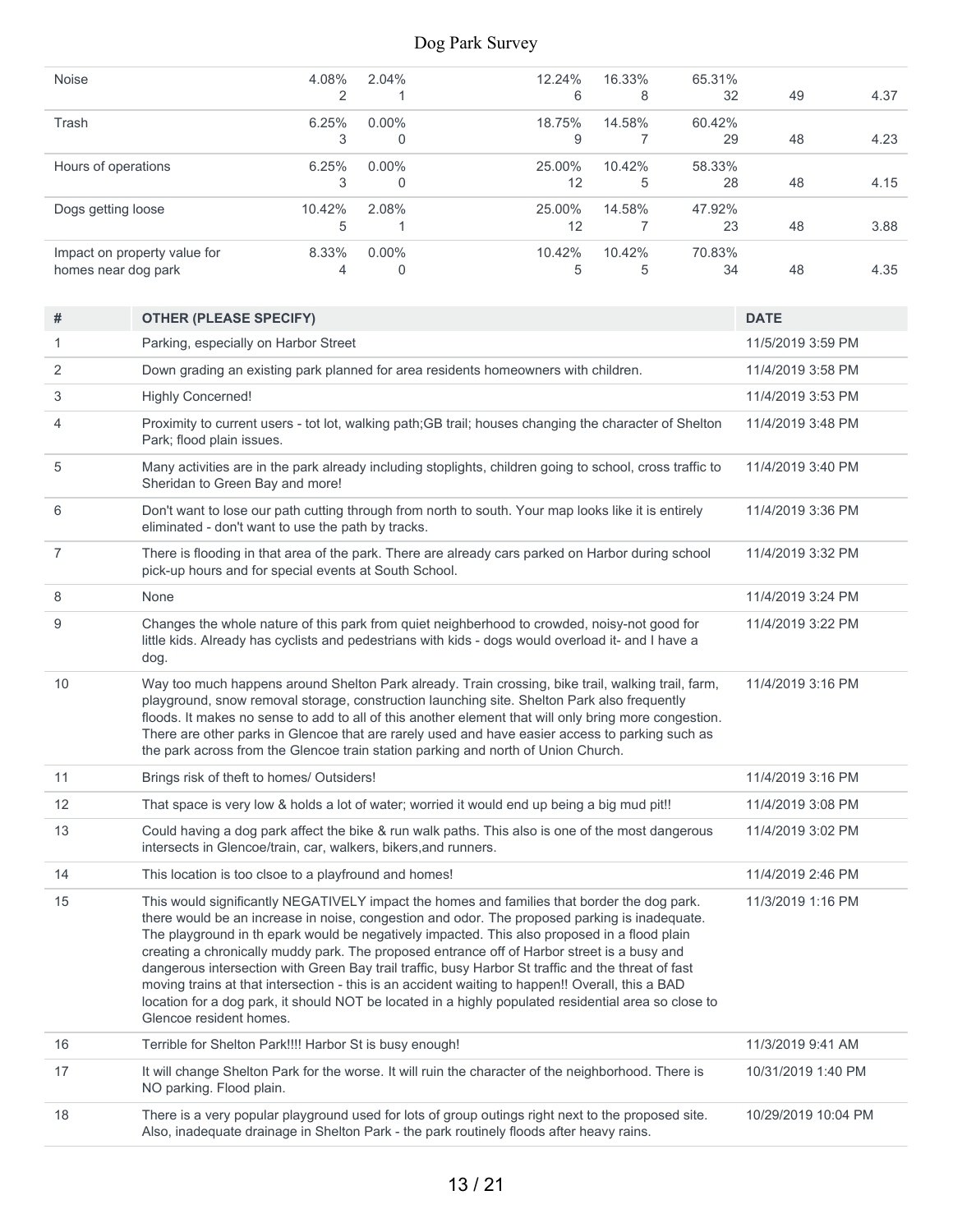| 19 | Unfairness of dog park adversely affecting only certain Glencoe residents who live near the park                                                                  | 10/29/2019 9:49 PM  |
|----|-------------------------------------------------------------------------------------------------------------------------------------------------------------------|---------------------|
| 20 | Safety of children in play area, bikers, walkers Flood area not ideal for dog park.                                                                               | 10/26/2019 5:02 AM  |
| 21 | It would hurt the beautiful teaching garden in the park                                                                                                           | 10/25/2019 6:35 PM  |
| 22 | see above.                                                                                                                                                        | 10/24/2019 10:37 PM |
| 23 | I lived across from a dog park in Miami and there were many conflicts. Dogs became aggressive<br>and then owners became aggressive. It was not a good experience. | 10/24/2019 8:08 PM  |
| 24 | This area floods so concern about mud                                                                                                                             | 10/24/2019 8:04 PM  |
|    |                                                                                                                                                                   |                     |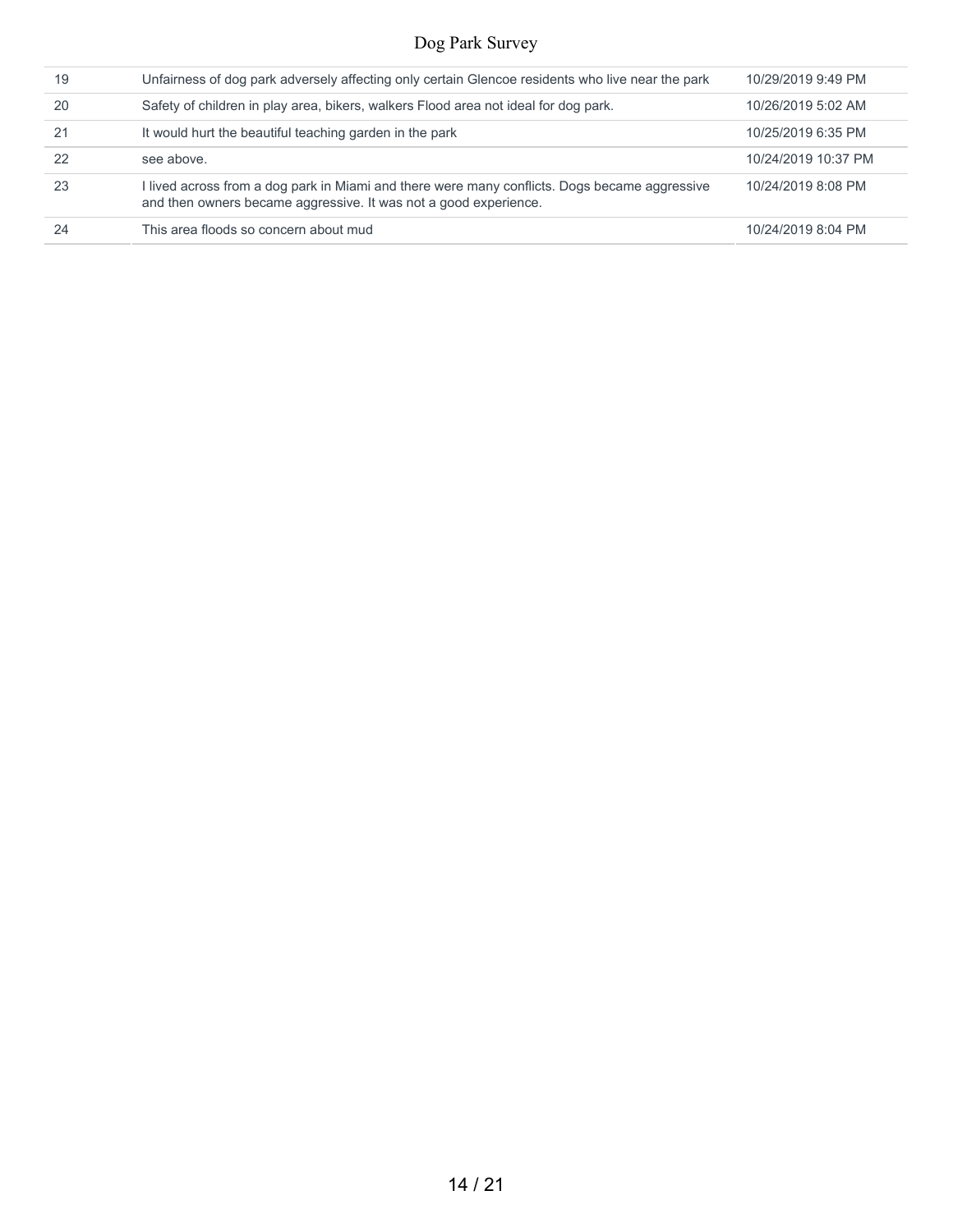# Q7 Would you support a dog park in the area shown on the rendering?



| <b>ANSWER CHOICES</b>        | <b>RESPONSES</b> |
|------------------------------|------------------|
| Yes                          | 11.54%<br>6      |
| <b>No</b>                    | 86.54%<br>45     |
| No opinion                   | $0.00\%$<br>0    |
| <b>Total Respondents: 52</b> |                  |

| #  | IF NO, LET US KNOW IF ANYTHING COULD BE DONE TO MAKE THIS AREA<br><b>ACCEPTABLE:</b>                                                                                                                                                                                                                | <b>DATE</b>       |
|----|-----------------------------------------------------------------------------------------------------------------------------------------------------------------------------------------------------------------------------------------------------------------------------------------------------|-------------------|
|    | We utilize the park for our toddler to play and run around. A dog park would limit our ability to do<br>this and take away from the natural beauty. The park was a big reason why we chose to move to<br>Glencoe.                                                                                   | 11/4/2019 8:00 PM |
| 2  | The area already accomodates a childrens playground, tennis players, gardeners and adult park<br>users like me!                                                                                                                                                                                     | 11/4/2019 3:58 PM |
| 3  | Locate it somewhere else - see attached for reasons                                                                                                                                                                                                                                                 | 11/4/2019 3:56 PM |
| 4  | NO!! Important to note! My only hesitation is this particular area gets EXTREMELY marshy/flooded<br>during high rains& basic elements- how do you intend to keep the area dry & free of fecal odor &<br>bugs that come with "septic" situation, this is a major issue to consider or remedy please. | 11/4/2019 3:53 PM |
| 5  | This are does not lend itself to meet dog park location criteria. Too manyu conflicts. See<br>attachment of letter.                                                                                                                                                                                 | 11/4/2019 3:48 PM |
| 6  | Nothing can be done. This area is simply located too close to other homes and would adverse;u<br>affect the beauty and serenity of Shelton Park.                                                                                                                                                    | 11/4/2019 3:43 PM |
| 7  | No, nothing                                                                                                                                                                                                                                                                                         | 11/4/2019 3:40 PM |
| 8  | Don't eliminate the current path throught that area. Not if you cut out path.                                                                                                                                                                                                                       | 11/4/2019 3:36 PM |
| 9  | Move it north. To a park near trains station. More parking.                                                                                                                                                                                                                                         | 11/4/2019 3:33 PM |
| 10 | Nothing would make this area acceptable to me.                                                                                                                                                                                                                                                      | 11/4/2019 3:29 PM |
| 11 | Very concerned about dogs getting Loose and conflicts between dogs.                                                                                                                                                                                                                                 | 11/4/2019 3:26 PM |
| 12 | Have dog park out on west side of Glencoe by Fores Preserve                                                                                                                                                                                                                                         | 11/4/2019 3:16 PM |
| 13 | Move it! Or we don't need it! This is a waste of money to spend on a dog park that will require<br>upkeep and regulations(someone to enforce). Brings down property value.                                                                                                                          | 11/4/2019 3:13 PM |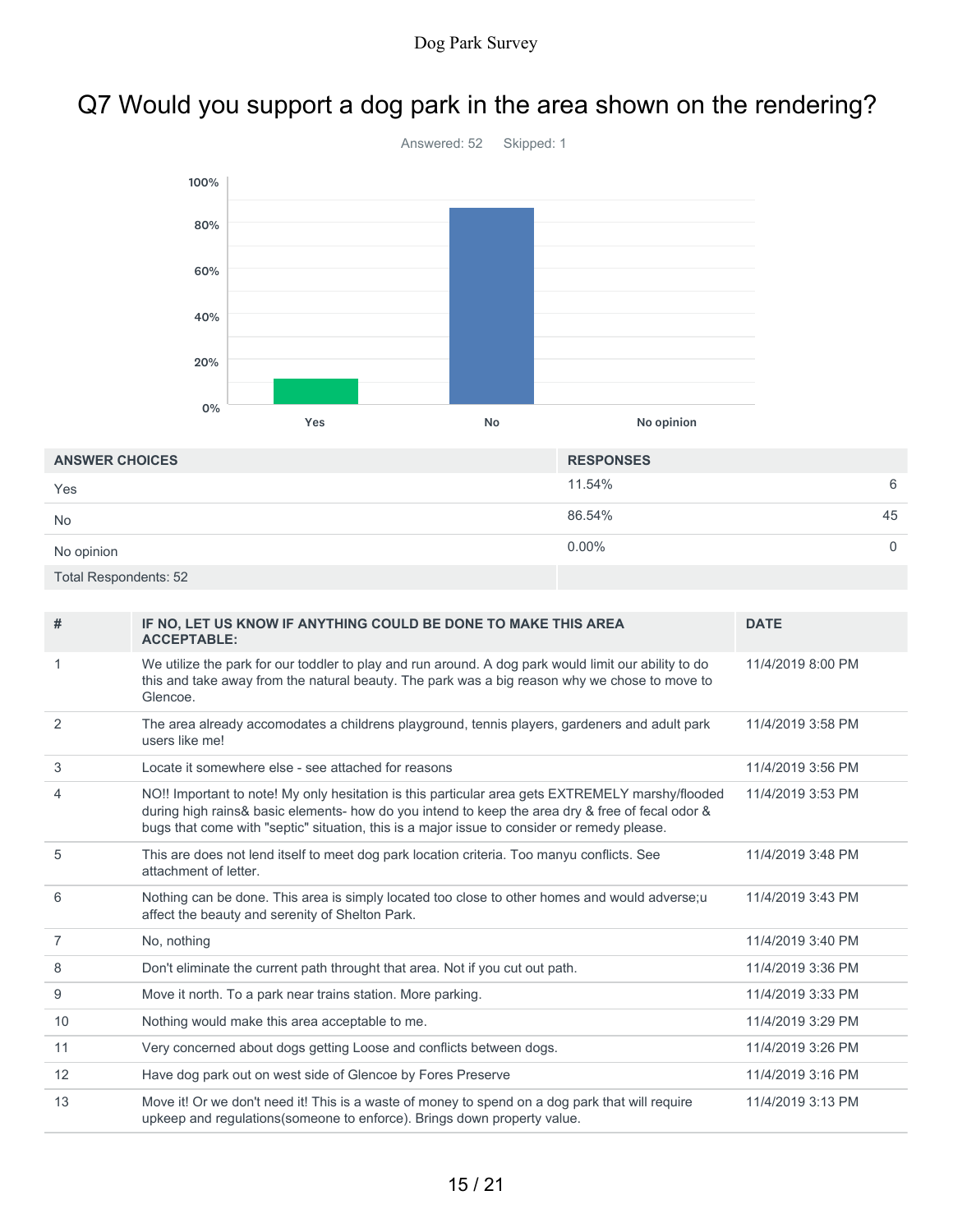| 14 | Avoid water build up in that area; fence in make sure dogs have shot tags & hold owners<br>accountable (ticket, fine if not); some way to compain if problems.                                                                                                                                                                                                                                                                                                                                                                                                                                                                                                                                                                                                                                                                                                                                                                                                                                                                                                                                                                                                                                                                                                                                                                                                                                                             | 11/4/2019 3:08 PM   |
|----|----------------------------------------------------------------------------------------------------------------------------------------------------------------------------------------------------------------------------------------------------------------------------------------------------------------------------------------------------------------------------------------------------------------------------------------------------------------------------------------------------------------------------------------------------------------------------------------------------------------------------------------------------------------------------------------------------------------------------------------------------------------------------------------------------------------------------------------------------------------------------------------------------------------------------------------------------------------------------------------------------------------------------------------------------------------------------------------------------------------------------------------------------------------------------------------------------------------------------------------------------------------------------------------------------------------------------------------------------------------------------------------------------------------------------|---------------------|
| 15 | This proposal is once again not thought through. You have Village trucks, trains, walkers, Runners,<br>bikers, and school crossing all going by a dog park! Not Safe! Please see attachment with<br>commets.                                                                                                                                                                                                                                                                                                                                                                                                                                                                                                                                                                                                                                                                                                                                                                                                                                                                                                                                                                                                                                                                                                                                                                                                               | 11/4/2019 3:02 PM   |
| 16 | I believe that this idea is interesting but I have significant concerns about the location and strongly<br>oppose it at the moment.                                                                                                                                                                                                                                                                                                                                                                                                                                                                                                                                                                                                                                                                                                                                                                                                                                                                                                                                                                                                                                                                                                                                                                                                                                                                                        | 11/4/2019 2:56 PM   |
| 17 | This area is too clsoe to a park that frequents small children. Dogs will get loose.                                                                                                                                                                                                                                                                                                                                                                                                                                                                                                                                                                                                                                                                                                                                                                                                                                                                                                                                                                                                                                                                                                                                                                                                                                                                                                                                       | 11/4/2019 2:53 PM   |
| 18 | No its too clsoe to playground and homes, that area of the park is always flooded and where would<br>the parking be? No parking its too small! Is there any possibility the dog park could be in the Cook<br>County Forest Preserves on Lake Cook and Green Bay? That's a great location lots of space,<br>parking, away from schools, playgrounds, and homes.                                                                                                                                                                                                                                                                                                                                                                                                                                                                                                                                                                                                                                                                                                                                                                                                                                                                                                                                                                                                                                                             | 11/4/2019 2:46 PM   |
| 19 | This is an unacceptable area for a dog park. Other areas should be considered such as the shared<br>area near Turnbull woods.                                                                                                                                                                                                                                                                                                                                                                                                                                                                                                                                                                                                                                                                                                                                                                                                                                                                                                                                                                                                                                                                                                                                                                                                                                                                                              | 11/3/2019 1:16 PM   |
| 20 | Change the location -this area is highly saturated with marshland and already busy with pedestrian<br>and vehicle traffic -no way would this serve as a benefit to our neighborhood-it would be a total<br>disaster of sewage-fecal residue and absurd traffic and noise to us-NO WAY!!! Find another<br>location!!                                                                                                                                                                                                                                                                                                                                                                                                                                                                                                                                                                                                                                                                                                                                                                                                                                                                                                                                                                                                                                                                                                        | 11/3/2019 9:41 AM   |
| 21 | No. Shelton Park is not a good location. This dog park will completely change the beauty and use<br>of the park!                                                                                                                                                                                                                                                                                                                                                                                                                                                                                                                                                                                                                                                                                                                                                                                                                                                                                                                                                                                                                                                                                                                                                                                                                                                                                                           | 10/31/2019 1:40 PM  |
| 22 | Nothing. No one in this community should be forced to live close to a dog park. If we can't find a<br>site where no one is adversely affected then we should not have a dog park.                                                                                                                                                                                                                                                                                                                                                                                                                                                                                                                                                                                                                                                                                                                                                                                                                                                                                                                                                                                                                                                                                                                                                                                                                                          | 10/29/2019 10:04 PM |
| 23 | No -- no dog park should be located adjacent to or behind any house anywhere in Glencoe. If we<br>can't find a place with no nearby homes (e.g. beach, golf course, etc.) then we should not have a<br>dog park -- nobody wants the dog park near their house and no supporter would volunteer his or<br>her back yard as a location.                                                                                                                                                                                                                                                                                                                                                                                                                                                                                                                                                                                                                                                                                                                                                                                                                                                                                                                                                                                                                                                                                      | 10/29/2019 9:49 PM  |
| 24 | We do not want a dog park, period.                                                                                                                                                                                                                                                                                                                                                                                                                                                                                                                                                                                                                                                                                                                                                                                                                                                                                                                                                                                                                                                                                                                                                                                                                                                                                                                                                                                         | 10/27/2019 8:31 AM  |
| 25 | Our property backs to the park. We are highly opposed to the dog park in the SW corner of<br>Shelton Park. We already live with the cell tower in our area, the frequent train noise in our area<br>and one-side street parking. The addition of a dog park sounds like another noise and garbage<br>contributor and frankly, a nightmare that will lower our property values. We love dogs and we walk<br>dogs all over our beautiful village and we have never had a problem. I see no need to spend our<br>tax dollars on this eyesore in our beautiful open space park. Do we need to fill up every square<br>foot of open space?? The properties around the park already have flooding problems. Where will<br>the dog park drainage go?? Most likely, right into our back yards. Do we really have so much<br>money that we can spend it on a dog park?? Why don't we fix our village wide drainage problems<br>with the extra money? This proposed area is currently a perfect area for biking, walking, jogging on<br>the close by trail. We don't need our dogs barking at every passerby. If dogs get loose, I'm<br>concerned about the children who play freely in the nearby playground. Parking will be a<br>nightmare for those who will drive to the dog park. We already have parking issues. Does anyone<br>on the task force live on property directly connected to the park? Thanks for allowing input. | 10/26/2019 5:02 AM  |
| 26 | Making this area would destroy Shelton Park and leave no area for people without dogs to enjoy<br>the park. I walk my dog in the park five times a day. This would prevent me from walking in the<br>park. The traffic and noise would destroy the quiet use of the park and present a noise problem at<br>all hours. It would adversely change the character of the neighborhood and adversely affect the<br>value of the homes bordering the park. The park currently is in a flood plain which is not conducive<br>to high dog traffic. As it is now, the park district could do a better job in controlling flooding of the<br>paths which are impassable after a rain or snow. The situation is very dangerous and could lead to<br>injury of people walking on the path and a major liability to the village. The entrance to the park<br>and any dog park is in a very dangerous location. It is where the bike path, the green bay trail,<br>bikers and walkers all come together. The location of the metra tracks present a major hazard.<br>Finally parents picking up there children from South School would not longer be able to park along<br>harbor street to walk over to the school to meet their children. The location for the dog park is<br>totally inappropriate. Tom Wechtet                                                                                                                       | 10/25/2019 4:34 PM  |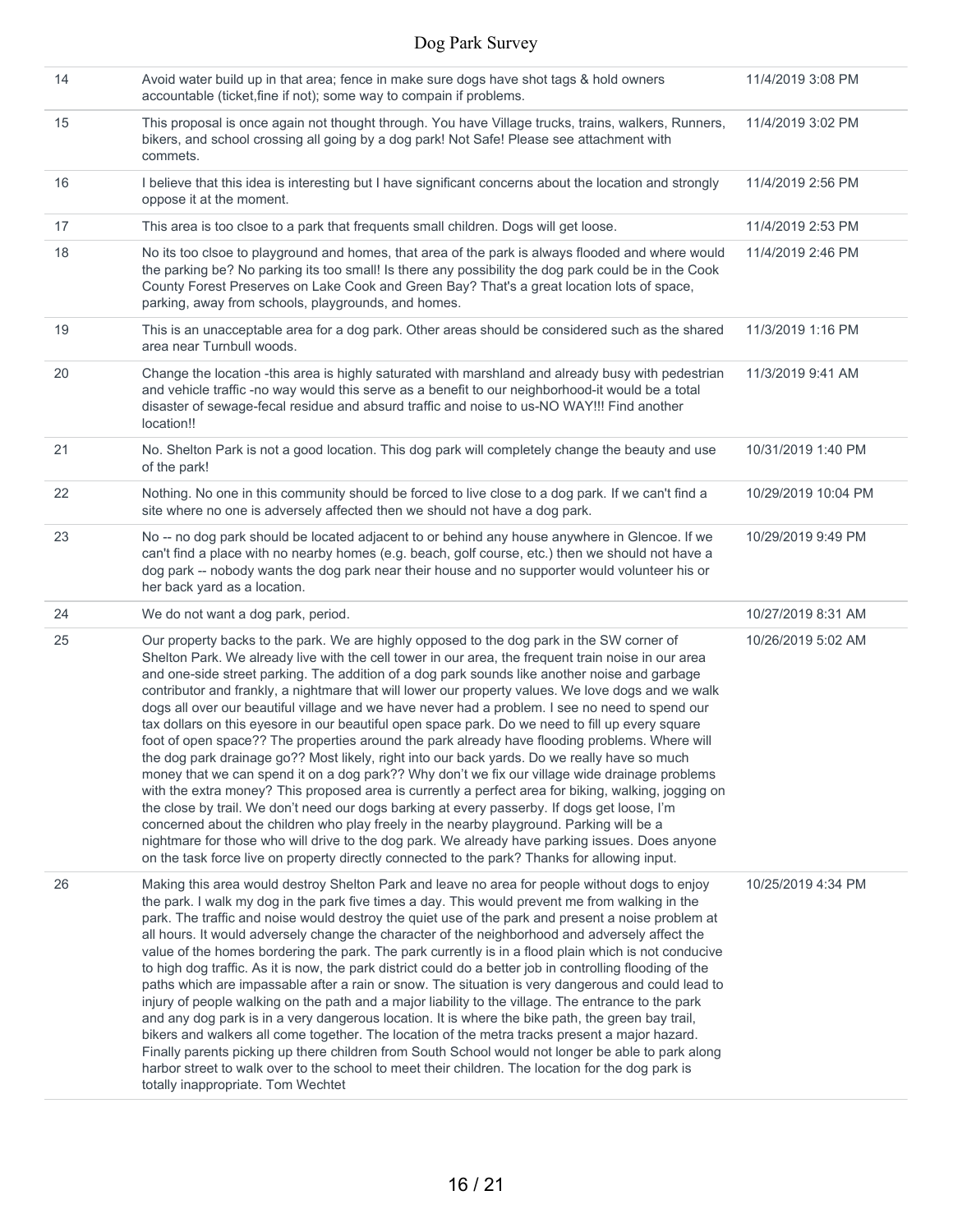| 27 | Again - Glencoe park district is on a tear to develop/urbanize the few remaining green spaces -<br>and I have noticed that when they do, too few trees/grasses/bushes are planted around the large<br>new infrastructures. Open green spaces give a lot of value to the area, and they are disappearing<br>quickly. A dog park isn't needed in Glencoe. Friends Park, which was one of the first projects that<br>was re-done recently, only a few years later has 1/4 of the equipment already broken/removed,<br>nothing new put back, and ripped up turf - it already looks shabby. And the lack of mature trees<br>means little shade or natural climbing fun for kids. I'm not in favor of more developments that get<br>neglected only a few years later. | 10/24/2019 10:37 PM |
|----|-----------------------------------------------------------------------------------------------------------------------------------------------------------------------------------------------------------------------------------------------------------------------------------------------------------------------------------------------------------------------------------------------------------------------------------------------------------------------------------------------------------------------------------------------------------------------------------------------------------------------------------------------------------------------------------------------------------------------------------------------------------------|---------------------|
| 28 | Put it Takiff                                                                                                                                                                                                                                                                                                                                                                                                                                                                                                                                                                                                                                                                                                                                                   | 10/24/2019 8:12 PM  |
| 29 | There is no open field for kids to play near this park if this area is used for dogs. I also don't love<br>That it is next to a children's unfenced park. If the kids park was fenced in and the dog park was<br>fenced in it would be a little better but still not good for living across from it.                                                                                                                                                                                                                                                                                                                                                                                                                                                            | 10/24/2019 8:08 PM  |
| 30 | cannot find a way to make this acceptable. It will be loud and smell and make the playground<br>undesirable for kids to go to due to the smell and noise. It will make playing at the tennis courts<br>less desirable. Also, we've already had a MAJOR change to the noise level and landscape with the<br>removal of trees/landscaping between the homes and the train. We don't want this too.                                                                                                                                                                                                                                                                                                                                                                | 10/21/2019 6:43 PM  |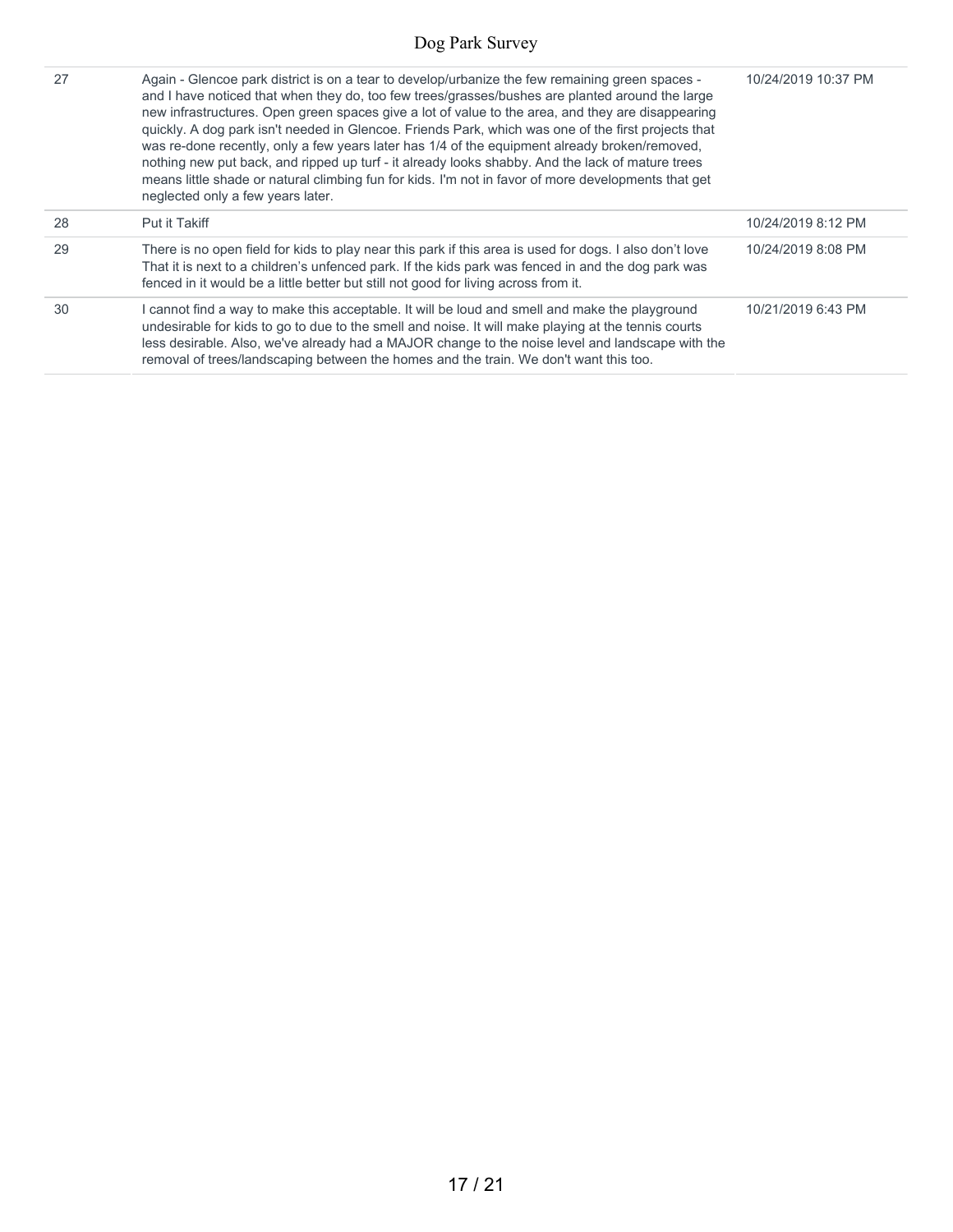We go to the dog park in Lake Forest, Prairie Wolf Dog Park. It is a 44 acres for the dogs to roam free. I realize it is part of the Lake County Forest Preserves, but it works because it is so large and the doges are not on top of each other.

I have taken my dog to the Deerfield Dog Park which is as small as the one proposed for Glencoe. The dogs are on top of each other and really don't have anywhere to run.

Is there any possibility the dog park could be in the Cook County Forest Preserves on Lake Cook and Green Bay? That's a great location – lots of space, parking, away from school and playgrounds!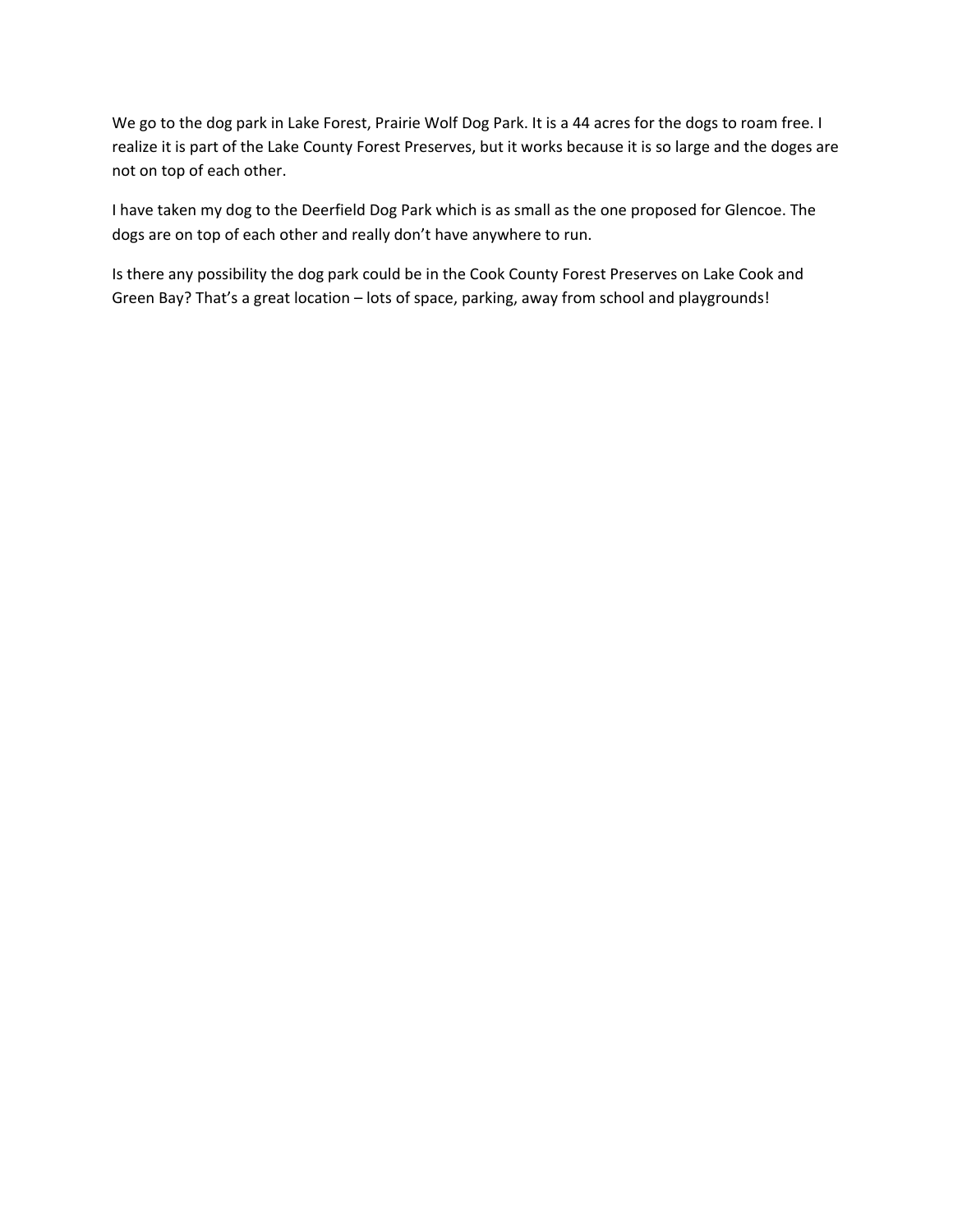#### **Proximity to Residential Property**

An architect advises us that a dog park should be at least 200 feet from private residences. Based upon the scale of the drawings, the proposed dog park will be approximately 150 feet from our property.

Further, research indicates dog parks should have two sections, one for large dogs and one for small dogs. Does the proposed size accommodate two sections, or would the size need to be increased (and thus be even closer to our property) to accommodate two sections?

#### Proximity to Playground

Based upon the scale of the drawings, the proposed park will be less than 100 feet from the playground equipment located immediately to the North of the proposed dog park.

It is inevitable that dogs will run loose outside of the proposed park. Small children dot not know how to act with an unfamiliar dog, at times causing a dog to bite. A dog park this close to the playground equipment is a dangerous condition for the many children who play there.

#### Waste

Dogs defecate whenever and wherever the animal feels the need. Many dog owners do not respect private property and not all owners pick up after their dogs, be it concerning public or private property, as is evidenced by our repeatedly having to clean up defecation from the parkway in front of our house and our front lawn.

Others, who pick it up, throw it in our garbage receptacle or yard waste bag if either happens to be on the parkway for a pick up day. At least a couple of times a year, the dog waste bags break (if they were ever tied closed). If the defecation is put in the garbage receptacle, we have to clean the inside. If it was placed in the yard waste bag, we get the stench until the yard waste is picked up.

There have been times when we have not seen the defecation on the parkway or front lawn and have either stepped in it or driven the lawn mower through it.

If a dog park is located behind our house, it is inevitable that some dogs will get out of the park and run around with some ending up in our yard. Therefore, we will then have to deal with loose dogs, strangers trespassing on our property to get their dogs and having to clean up our back yard (in addition to the front yard) when a dog feels the need and defecates.

#### Smell

Based upon what already occurs on the parkway and our front lawn, we doubt that all users of the dog park will clean up after their dogs (assuming the rules require the same). Who is going

 $\mathbb{R}$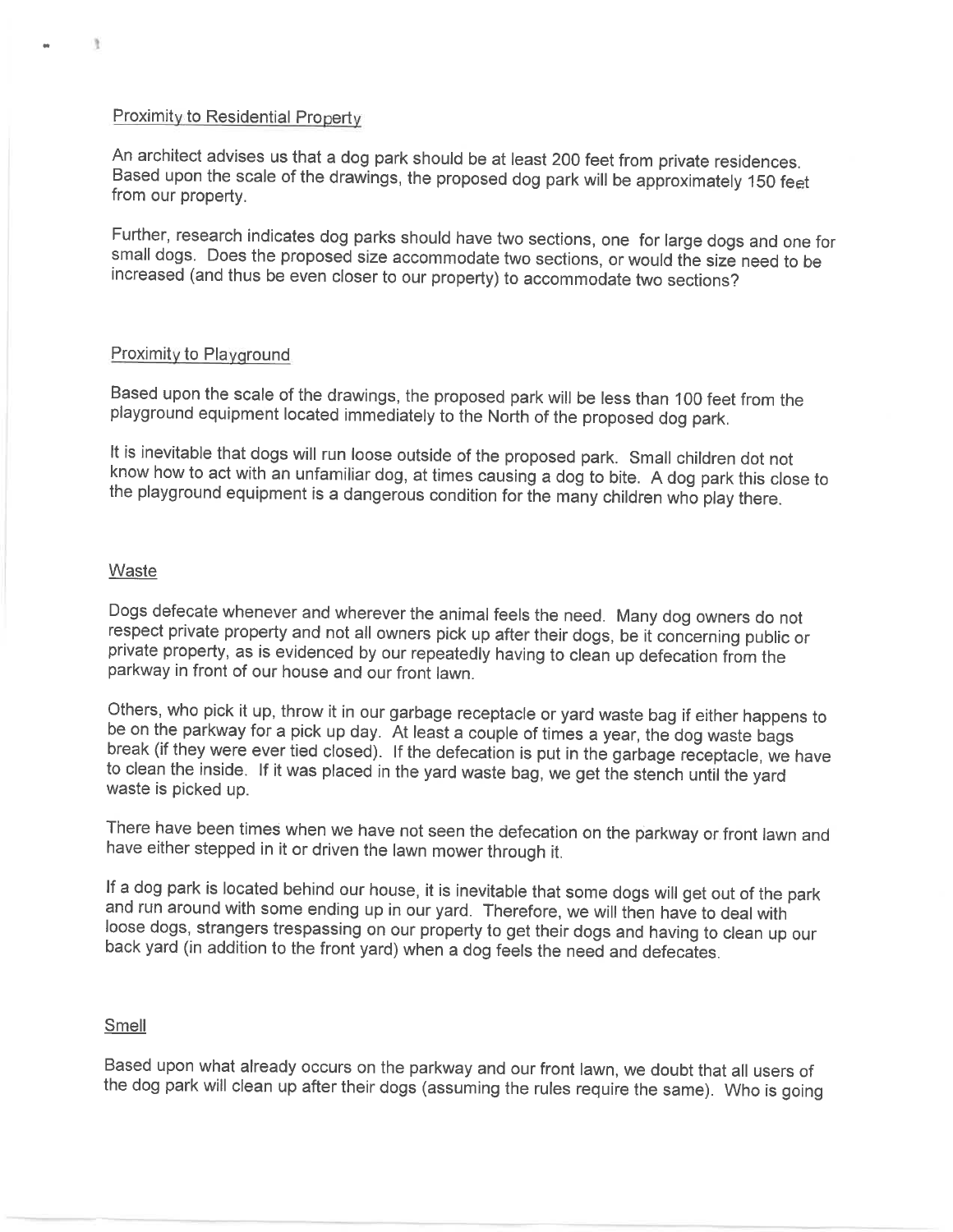to monitor the dog park to enforce rules and how often? If dog owners do not pick up after their dogs, will the park district have employees do so and if so, how often?

Even if we are told park district employees will clean the park every day (which would definitely not occur since park district employees generally do not work on weekends and holidays, let alone work to clean up dog excrement), is once a day sufficient to prevent stench from drifting onto our property?

How often would the trash receptacle be emptied? Would that be once a week? Clearly, the dog park would not be cleaned and the trash receptacle for the dog park emptied often enough to prevent the smell that occurs naturally. Any smell will easily travel 150 feet!

The smell is worse in warm weather, The warmer the weather, the more people will want to use the park and, thus, the more waste and smell there will be drifting into our yard.

#### **Noise**

Some dogs bark at people, vehicles and other dogs. When a dog barks at another dog, the other dog generally then begins barking. We know this to be the case as frequently, when someone is walking their dog on the sidewalk in front of our house and another dog is being walked across the street, both dogs start barking. When there are multiple dogs in the dog park, there will be barking.

The Green Bay Trail is adjacent to the proposed park and the commuter tracks are immediately West of the trail. Dogs will bark at walkers, cyclists and runners on the trail and at the commuter trains. The noise will easily carry approximately 150 feet to our yard.

The warmer the weather, the more people will want to use the dog park and more noise will occur thus preventing us from having any quiet in our rear yard.

#### Congestion

Shelton Park is already home to a portion of the Green Bay Trail, the community garden. playground equipment and tennis courts. In warm weather, the parking on park district's parking on Old Green Bay Road fills with people then parking on Old Green Bay Road.

We understand that it is proposed users of the park will park their vehicles along Harbor. This will make Harbor congested also.

We understand it is also proposed that people will park North of Harbor on the East side of the railroad tracks. This area is already used by the Village. During the winter the area is used to dump snow that is removed from the business district. By March, there are piles of snow all the way South to near Harbor. During other portions of the year, we know it is used as we frequently hear the noise made when a truck backs up. How could people park there?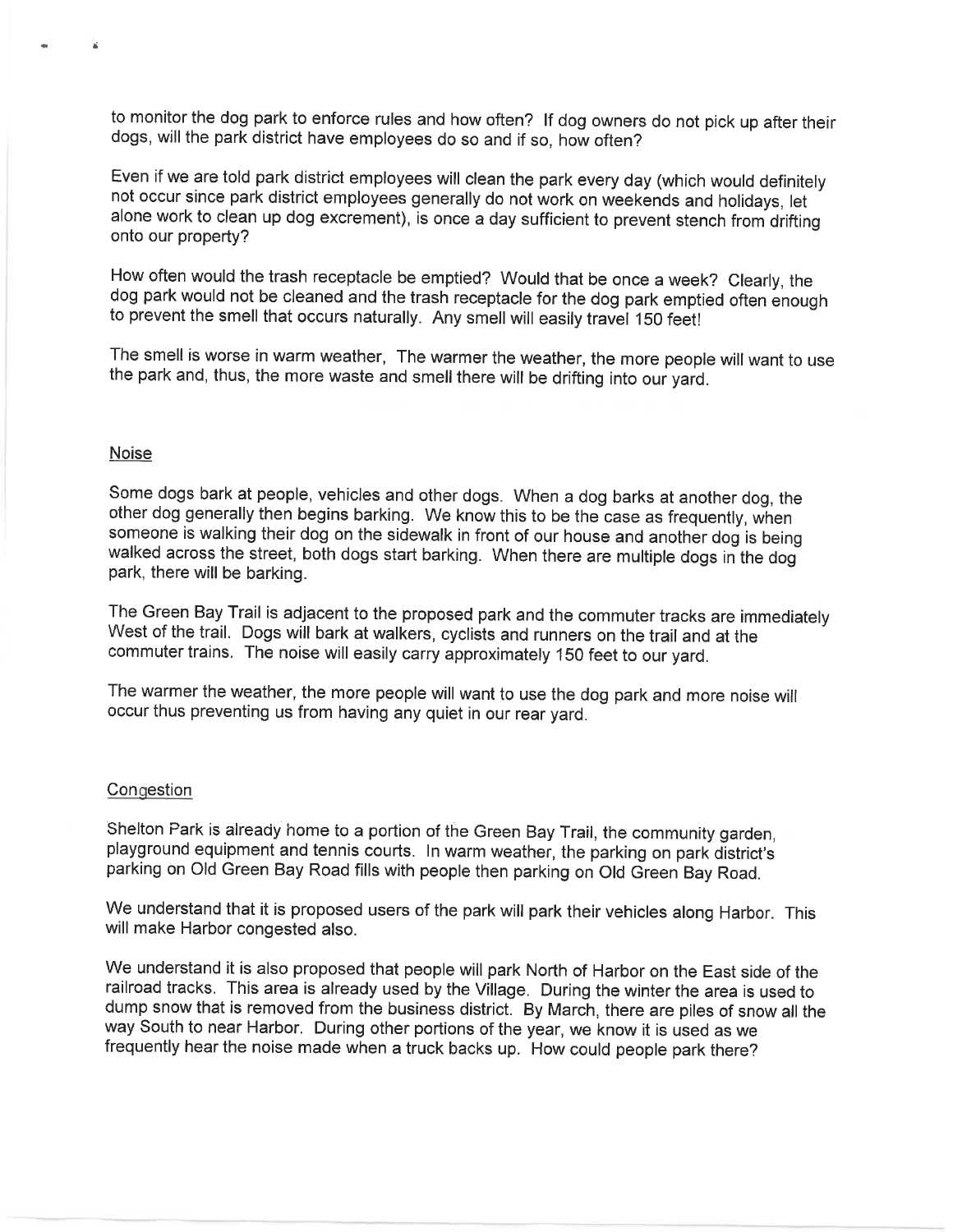#### **Property Value**

Ė.

If there is a choice of purchasing two equal houses, with one within 150 feet of dog park with all of the issues mentioned above, which would you choose? Which will sell faster and at a higher price?

We would like a written explanation as to why every other park in Glencoe was ruled out and Shelton Park, already home to a portion of the Green Bay Trail, the community garden, playground equipment and tennis courts, was determined to be the unanimous choice.

Are the people who have been making a consistent request for a dog park volunteering for it to be 150 feet from their property?

A dog park at the proposed location would unquestionably be a nuisance to us and our neighbors.